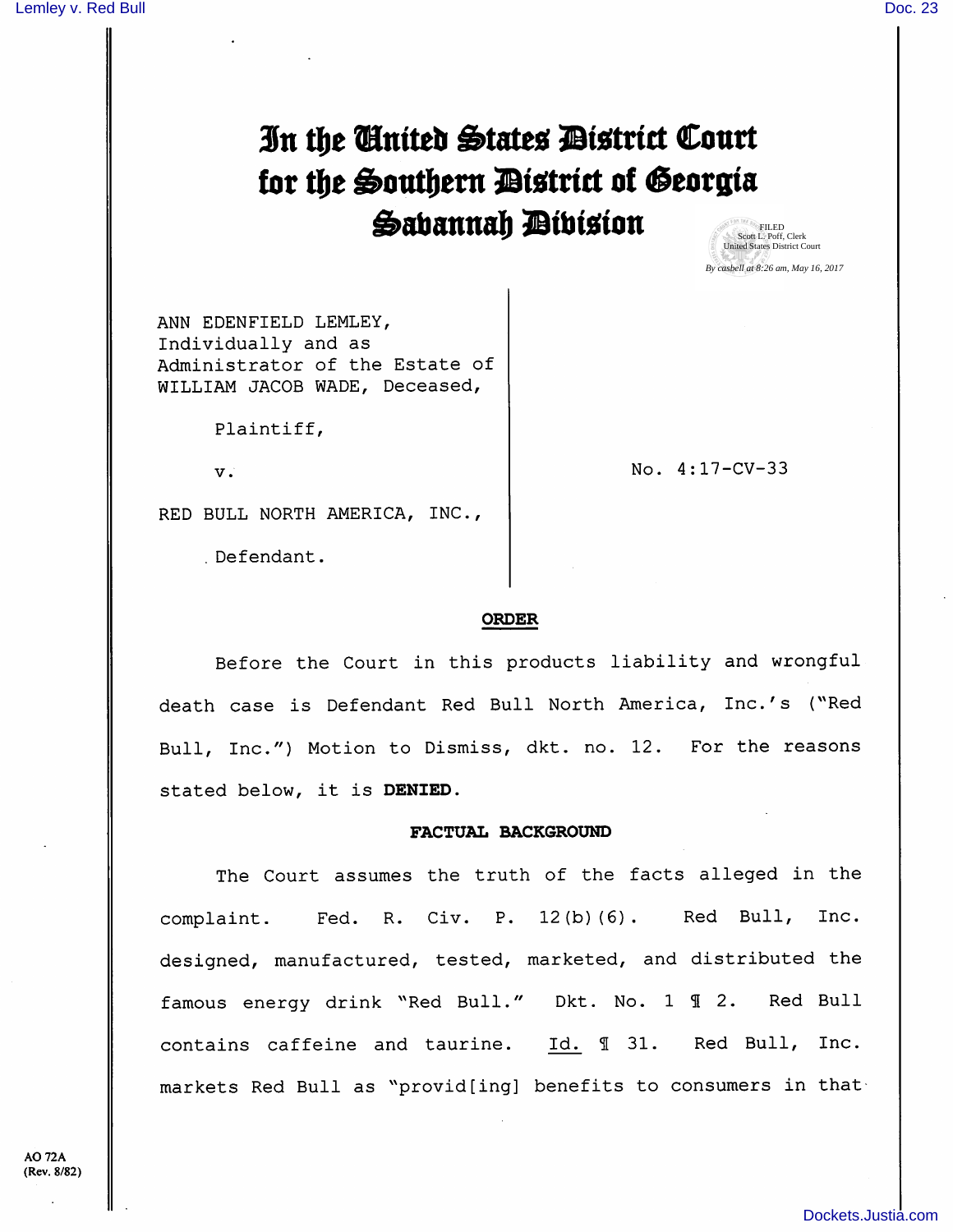it 'gives [them] wings' resulting in increased physical and/or mental performance." Id. 1 25. Red Bull and similar energy drinks have been the subject of media, legal, and medical scrutiny for their supposed role in heart problems—some fatal. Id. 11 10-23.

Decedent William Jacob Wade started drinking four twelveounce cans of Red Bull a day beginning in 2009. Id. 16. He did so on August 7, 2014 at 8:00 PM, then again the next morning. Id.  $\text{\ensuremath{\mathbb{I}}}$  7. Thereafter, he was found unresponsive. Id. He was pronounced dead due to aortic dissection at 2:00 PM on August 8, 2014. Id. II 7-8.

Plaintiff Ann Edenfield Lemley filed this suit on February 23, 2017. Dkt. No. 1. She alleged strict-liability design defect and failure to warn; negligent design, manufacture, and sale; negligent failure to warn; fraud; and wrongful death. See generally id.

Red Bull, Inc. moved to dismiss for failure to state a claim on March 24, 2017. Dkt. No. 12. The motion is fully briefed and ripe for decision. Dkt. Nos. 12-1, 18, 20.

## LEGAL STANDARD

A complaint must be "a short and plain statement of the claim showing that the pleader is entitled to relief." Fed. R. Civ. P. 8(a) (2). It must go beyond "labels and conclusions, and a formulaic recitation of the elements of a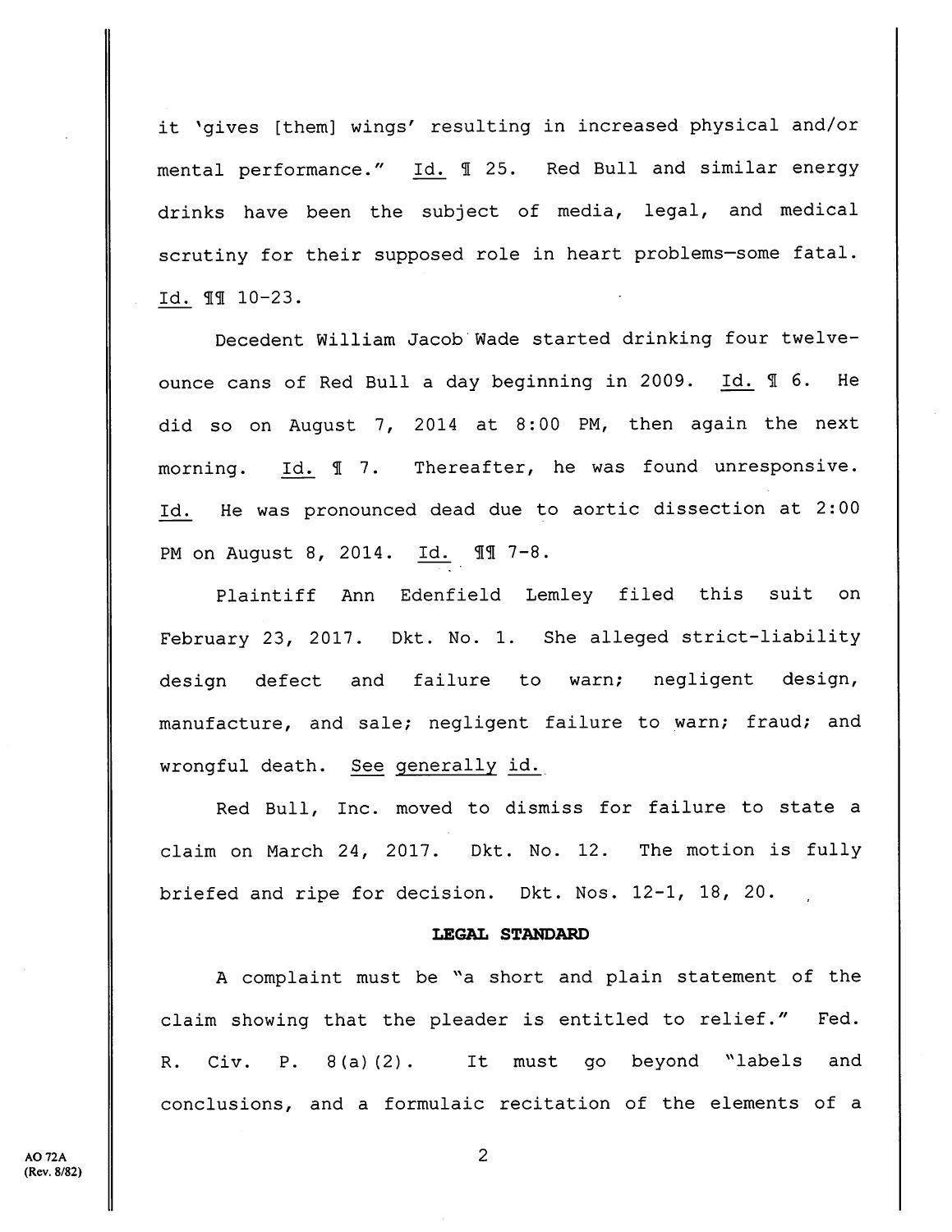cause of action." Bell Atl. Corp. v. Twombly, 550 U.S. 544, 555 (2007) . It has to ''contain inferential allegations from which [the court] can identify each of the material elements necessary to sustain a recovery under some viable legal theory." Roe v. Aware Woman Ctr. for Choice, Inc., 253 F.Sd 678, 684 (11th Cir. 2001) . "Factual allegations must be enough to raise a right to relief above the speculative level . . . ." Twombly, 550 U.S. at 555. They must send a case across the threshold from possibility to plausibility. Ashcroft V. Iqbal, 556 U.S. 662, 678 (2009).

#### DISCUSSION

Red Bull, Inc.'s motion to dismiss will be denied. Red Bull, Inc.'s only arguments are that the complaint is a shotgun pleading and it does not adequately plead fraud. Neither contention succeeds.

#### I. THE COMPLAINT IS NOT A SHOTGUN PLEADING.

Red Bull, Inc. unpersuasively characterizes the complaint as an improper shotgun pleading. Dkt. No. 12-1 at 8-9. Specifically, Red Bull, Inc. says the complaint improperly has each count "incorporate[ ] by reference all preceding and all subsequent paragraphs." Id. at 8; see also Dkt. No. 20 at 5. That accusation does line up with one of the four species of shotgun pleadings recently recognized by the Eleventh Circuit. Weiland v. Palm Beach Cty. Sheriff's Office, 792 F.3d 1313,

3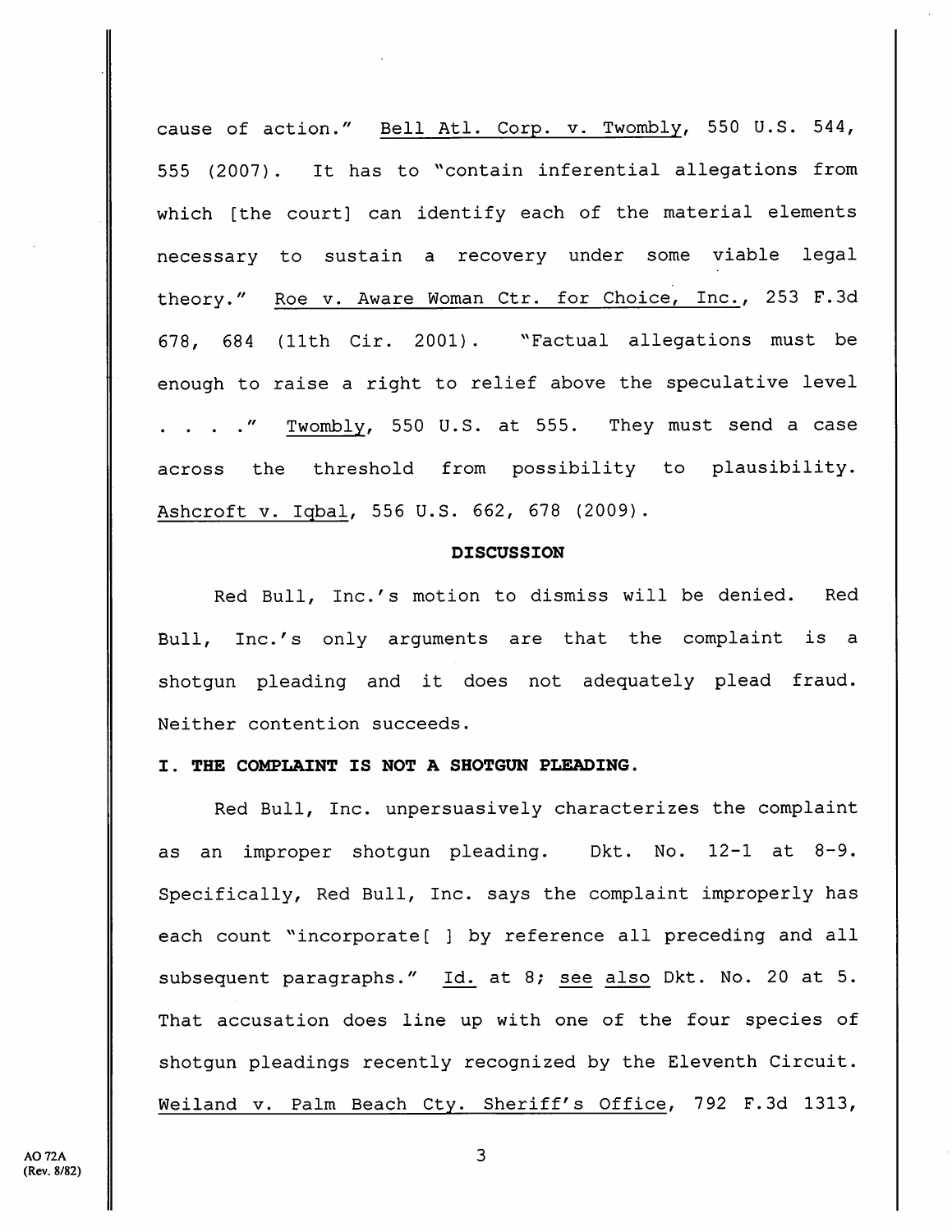1321 (llth Cir. 2015) . But it misses what is actually wrong with a shotgun pleading-that such a complaint "fail[s] to one degree or another, and in one way or another, to give the defendant[ ] adequate notice of the claims against [it] and the grounds upon which each claim rests." Id. at 1323. Here, the complaint just "provides a detailed factual background, and then reincorporates that background . . . into each count. The allegations are not so vague that Defendants cannot respond," and they are ^'properly separated" into different counts. Homonai v. City of Fruitland Park, No. 5:16-CV-610, 2017 WL 1495806, at \*3 (M.D. Fla. Apr. 26, 2017). Thus, the complaint is not a shotgun pleading. See id.; Fed. R. Civ. P.  $10(c)$  ("A statement in a pleading may be adopted by reference elsewhere in the same pleading  $\ldots$  . . . "); Wright & Miller, Fed. Prac. & Proc. Civ. \$ 1326 (3d ed.) ("Facts alleged in connection with one count, defense, or paragraph may be incorporated by reference in a different count, defense, or paragraph of the same pleading. . . . When the pleader asserts several claims for relief or defenses that rest on a common factual pattern, incorporation by reference eliminates any unnecessary repetition of the transactions and events upon which the pleader relies." (footnotes omitted)).

4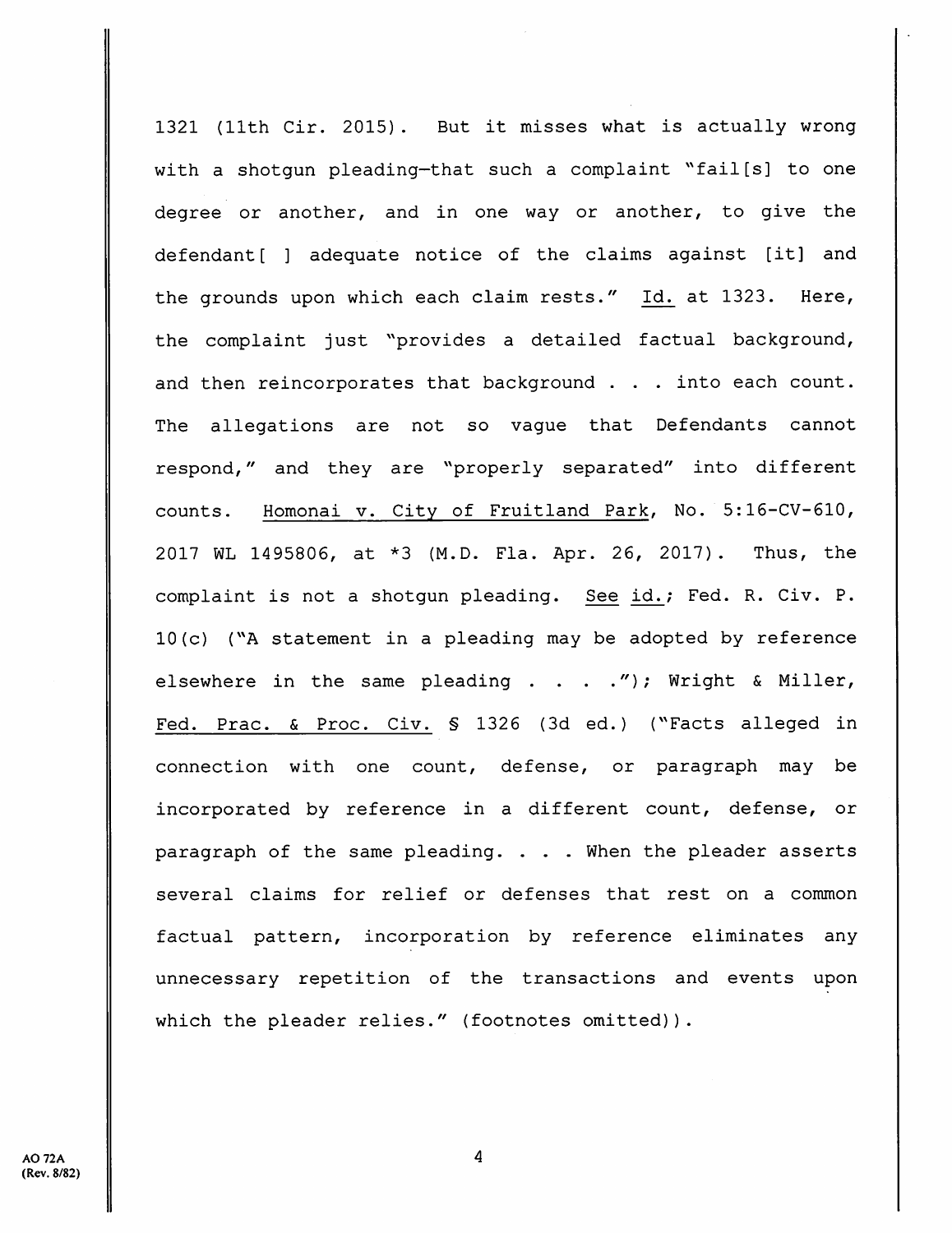### II. THE FRAUD CLAIM IS ADEQUATELY PLED.

Lemley's fraud claim satisfies the ordinary and heightened pleading standards for fraud. As to the ordinary standard, fraud has five elements:

(1) that the defendant made representations; (2) that at the time he knew they were false; (3) that he made them with the intention and purpose of deceiving the plaintiff; (4) that the plaintiff relied on the representations; and (5) that the plaintiff sustained the alleged loss and damage as the proximate result of their having been made.

Bacote v. Wyckoff, 310 S.E.2d 520, 523 (Ga. 1984); see also Dasher v. Davis, 618 S.E.2d 728, 730 {Ga. Ct. App. 2005) (identifying omissions as a way of satisfying first element). The complaint here alleges that: (1) Red Bull, Inc. kept silent regarding health risks posed by Red Bull; (2) Red Bull, Inc. actually or constructively knew of such risks; (3) Red Bull, Inc. kept silent about the risks to induce Wade and other customers to buy and drink Red Bull; (4) Wade relied on Red Bull, Inc. to disclose health risks associated with Red Bull; and (5) Wade died because as a proximate result of Red Bull, Inc.'s silence. Dkt. No. 1 11 75, 77-81. The complaint adequately pleads fraud under the ordinary standard.

It also satisfies the heightened pleading standard imposed by Federal Rule of Civil Procedure 9(b), which requires the complaint to state

5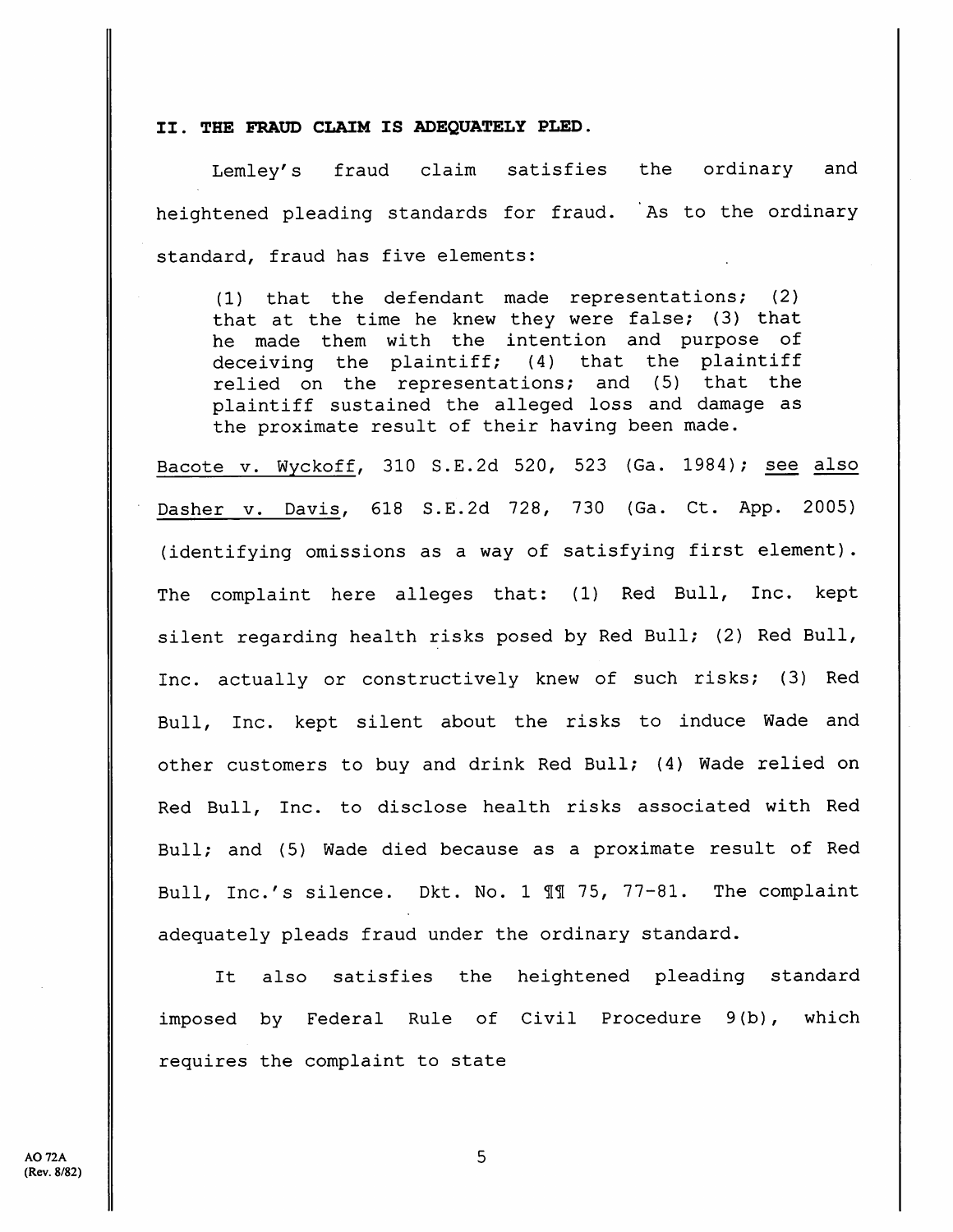(1) precisely what . . . omissions were made, and (2) the time and place of each such statement and the person responsible for  $\ldots$  . not making [] same, and (3) the content of such statements and the manner in which they misled the plaintiff, and (4) what the defendants obtained as a consequence of the fraud.

Ziemba v. Cascade Int^l, Inc., 256 F.3d 1194, 1202 (11th Cir. 2001) (quoting Brooks v. Blue Cross & Blue Shield of Fla., Inc., 116 F.3d 1364, 1371 (11th Cir. 1997)) (quotation omitted in original). Here, the complaint alleges that Red Bull, Inc.: (1) kept silent as to facts regarding health risks posed by Red Bull; (2) it did so between 2009 and August 7, 2014, the period when Wade regularly drank four Red Bull cans a day; (3) Wade was misled into thinking Red Bull was not associated with potential health risks; and (4) Red Bull, Inc. got Wade to drink about four cans of Red Bull a day for about five years as a consequence. Dkt. No. 1 99 6-7, 75, 79-80. This pleading is adequate under Rule 9(b).

#### **CONCLUSION**

For the reasons above, Red Bull, Inc.'s Motion to Dismiss, dkt. no. 12, is DENIED. Per this Court's previous order, dkt. no. 15, Red Bull, Inc. has 14 days from today's Order to file its answer. $<sup>1</sup>$ </sup>

 $1$  Accordingly, Lemley's request that default judgment be entered against Red Bull, Inc. is DENIED.